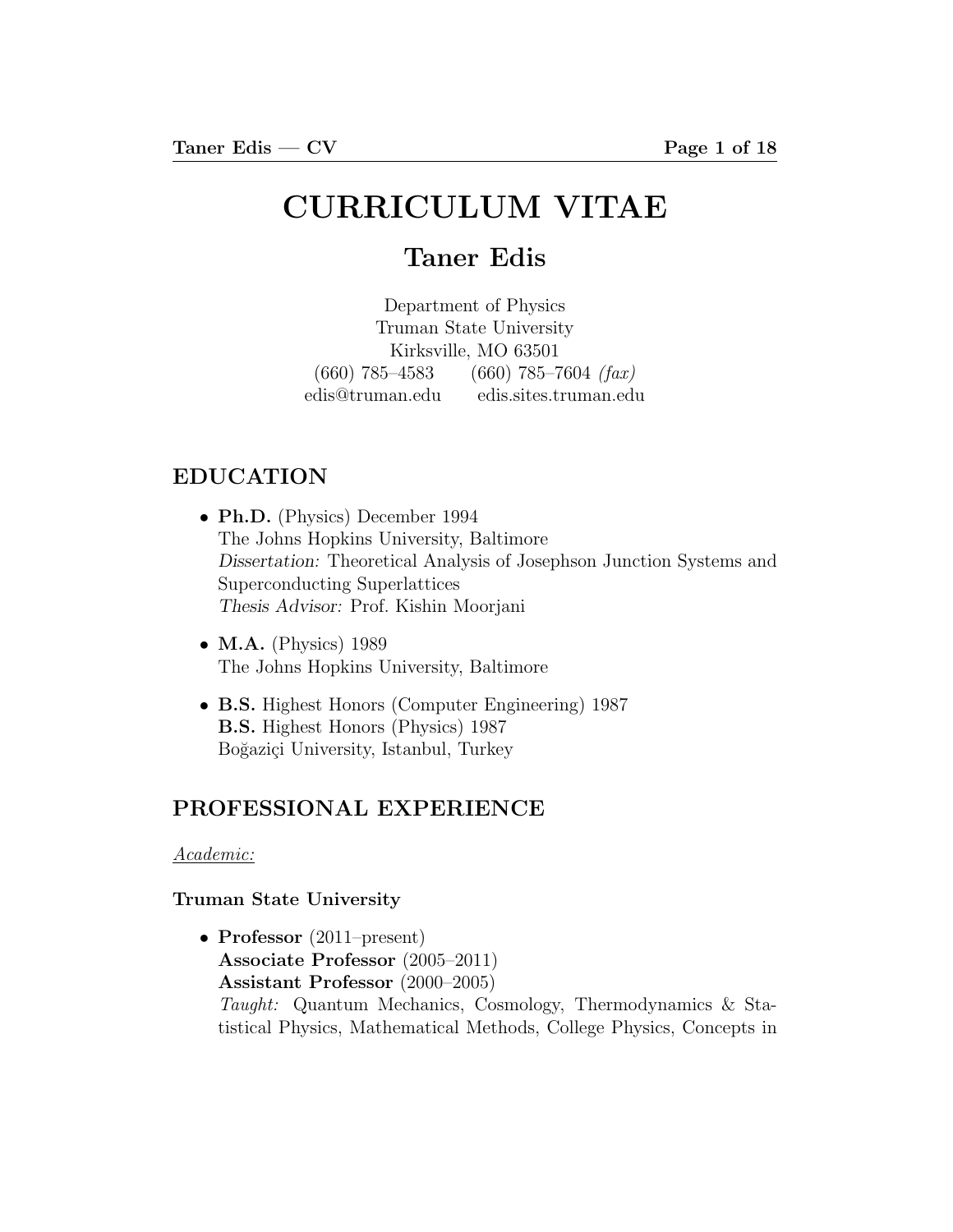Physics, Engineering Thermodynamics, Statics, Physics Seminar, Junior Seminar.

Developed and taught: "Weird Science" Junior Interdisciplinary Seminar, Computer Programming for Physics.

Lawrence Livermore National Laboratory, Atmospheric Science Division

- Participating Guest (2000–2008) Model development work on IMPACT, LLNL's global 3D atmospheric model.
- Summer Faculty (1998 and 1999) Modeling aerosol and cloud effects on radiation transfer.

Southern University, Department of Physics

- Research Associate (1998–2000) Improved an atmospheric model developed at Lawrence Livermore National Laboratory.
- Instructor (1998–2000) Classical Mechanics, Introductory Modern Physics, Earth Science.
- Research Associate (1996–1998) MD simulations of high-temperature superconducting cuprate structure.

Iowa State University, Department of Physics and Astronomy

• Temporary Instructor (1994–1995) Introductory physics lab, Advanced Electromagnetism.

The Johns Hopkins University, Applied Physics Laboratory

• APL Fellow in Science and Engineering (1991–1994) Theoretical and computational research on the statistical mechanics and magnetic behavior of Josephson-coupled granular superconducting systems.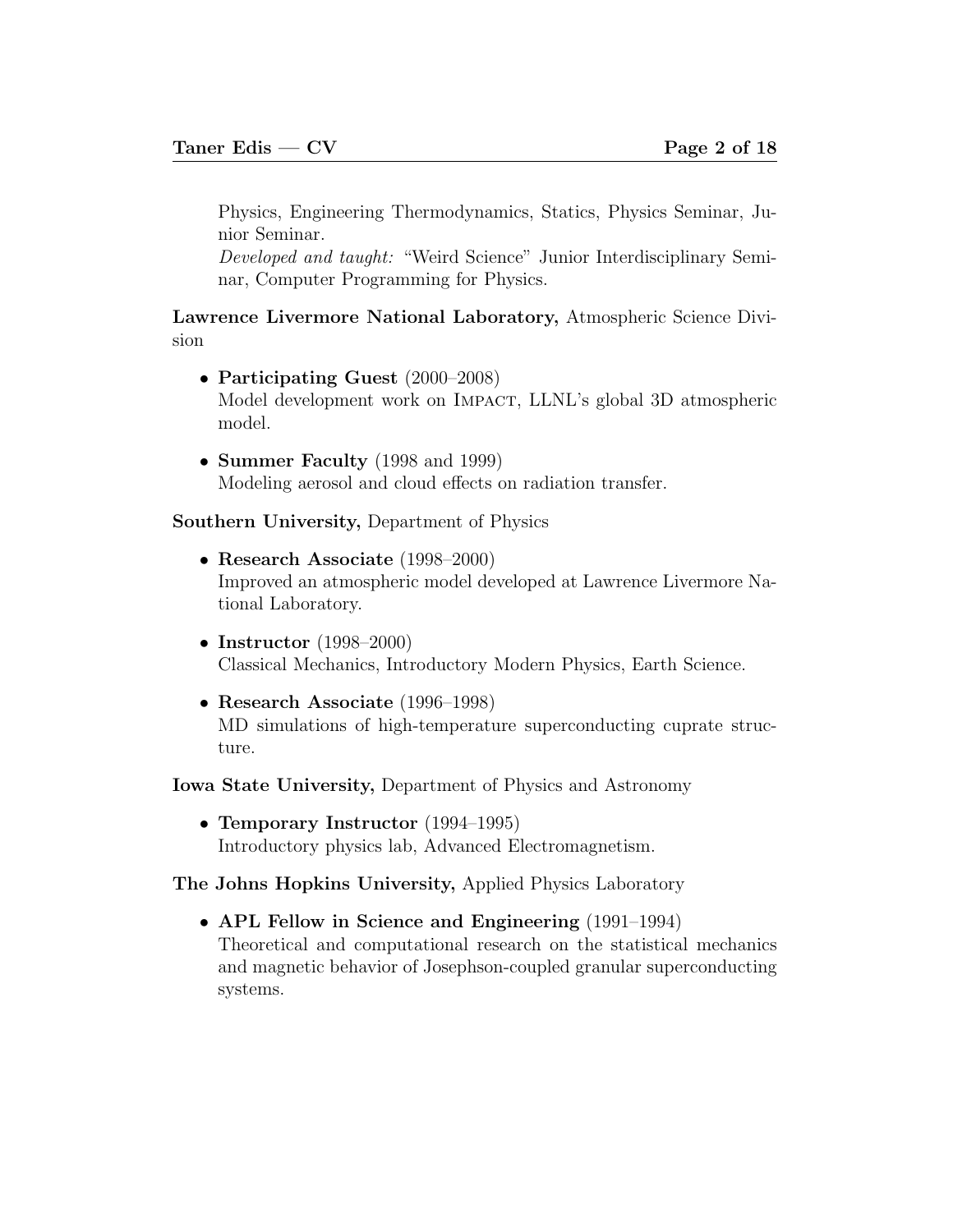#### The Johns Hopkins University, Department of Physics and Astronomy

- Research Assistant (1990–1991) YBCO/PrBCO superlattices; Hubbard model.
- Teaching Assistant (1987–1990) General Physics recitations and labs.

#### Los Alamos National Laboratory, Theoretical Division

• "Collaborator" (Summer 1989) Theoretical research on anyon superconductivity.

#### CERN, Geneva

• Summer Student (1986) Programming support in the design of the Large Electron-Positron Collider.

#### Service & Administration:

Associate Editor (Physics and Astronomy), Reports of the National Center for Science Education

#### Truman State University

• Physics Department

Webmaster, colloquium series organizer, Faculty Senate representative (2017–2018), High School Academic Festival (2003–2007), . . .

• School of Science and Mathematics

Science and Mathematics Distinguished Speaker series committee chair (2012–2016), Step application reviewer (2006–2009), Promotion and Tenure committee (2006).

#### • University

Global Issues Colloquium committee (2006–present), Sabbatical Review committee chair (2018–present), Justice Systems promotion review committee (2019), Celebration of Faculty Scholarship organizing committee (2016–present), Faculty Research Conference organizing committee (2009–2015; Chair 2010–2015), Missouri Department of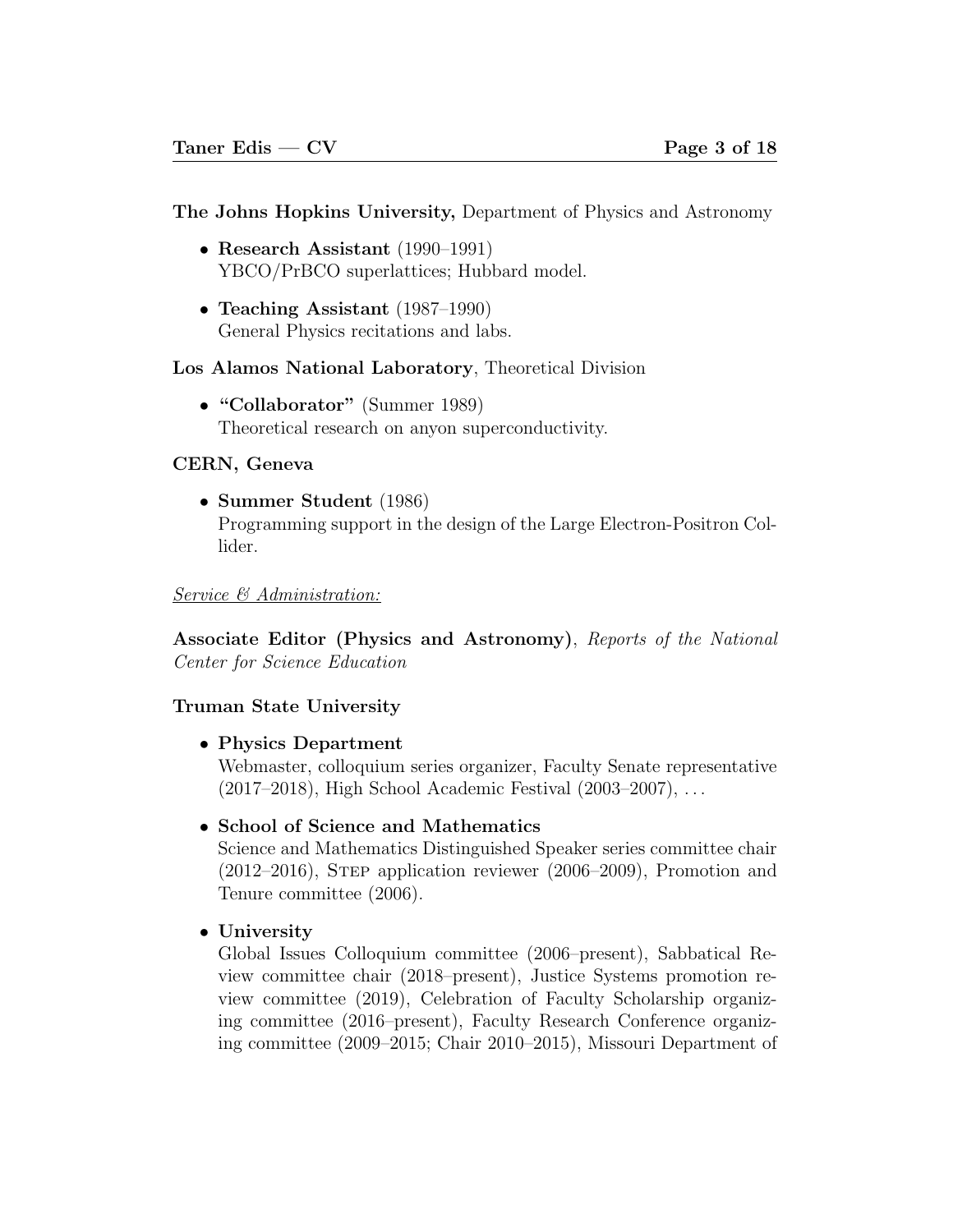Higher Education Curriculum Alignment Initiative (2007–2011), Director of Interdisciplinary Studies screening committee (2007), Diversity Institute Fellow (2003–2004).

• Student organizations advised

Society of Physics Students (2001–present), Sigma Pi Sigma honor society (2001–present), Tau Kappa Epsilon (2020), Freethinkers Society (2002–2007; 2009–2015), Truman Club Soccer (2007–2015), Truman Club Basketball (2010–2015).

#### Southern University

• Conference Secretary (1998–1999)

For the Second International Conference on New Theories, Discoveries, and Applications of Superconductors and Related Materials, Las Vegas, Nevada, June 1–4, 1999.

• Conference Secretary (1997–1998)

For the First International Conference on New Theories, Discoveries, and Applications of Superconductors and Related Materials, Baton Rouge, LA, February 19–24, 1998.

International Institute of Theoretical and Applied Physics (at Iowa State University)

• Research and Educational Resources Project Coordinator (1994–1996)

Resource assistance for physicists based in Central American countries.

#### The Johns Hopkins University

• Co-organizer, 1991 Johns Hopkins University Graduate Representative Organization Symposium; "Science in the 1990's."

#### Student Research Projects:

• A statistical physics toy model with a changing configuration space (2021–present) Andrew McCandliss (2021), Jason Niffen (2021).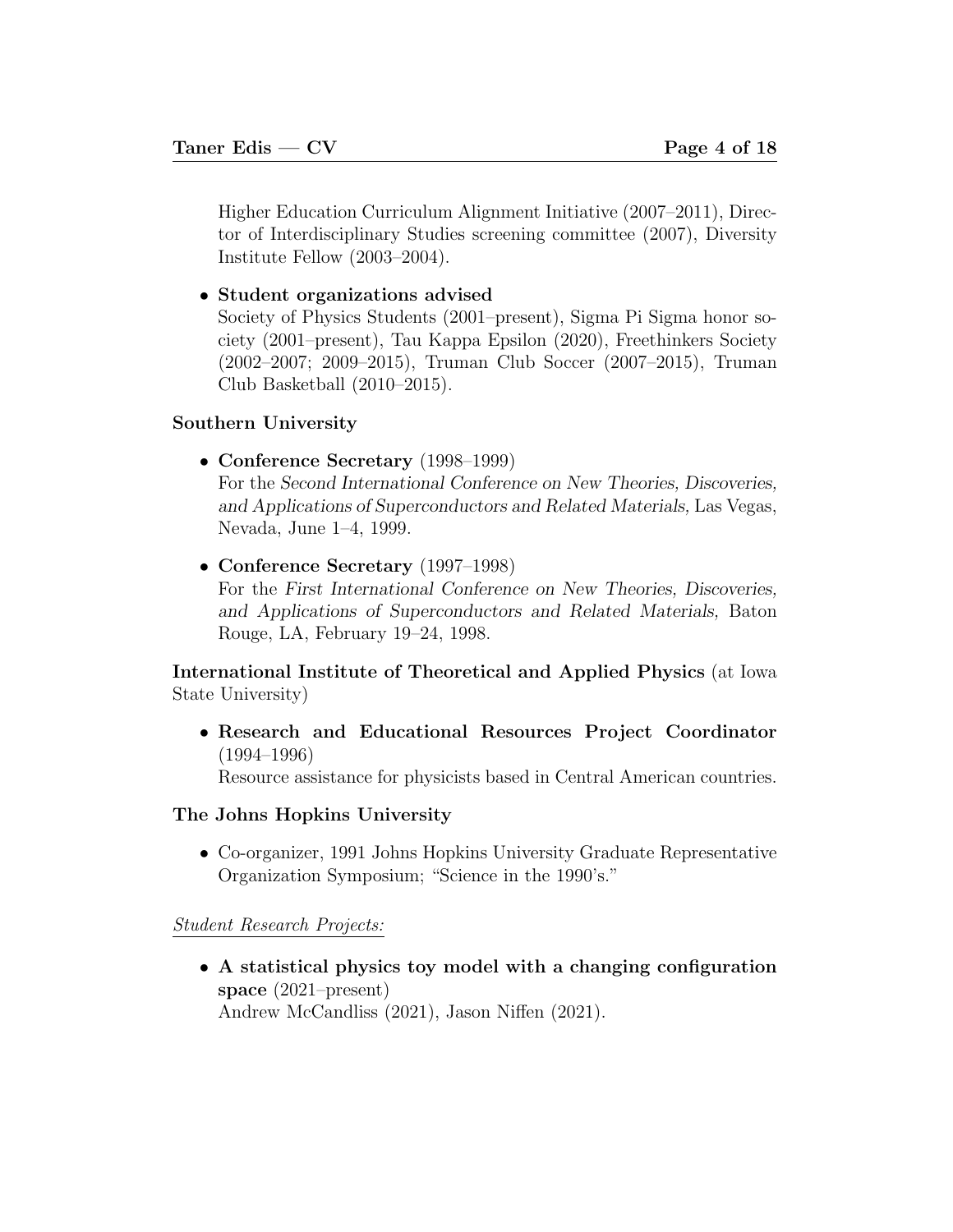- Wigner functions as currents (2011–2015; 2018–2021) Riley Dawkins (2019–present), Thomas Reardon (2019), Tatsuya Akiba and Francesco Setti (2018-2019). Nathan Engle and Katherine Maxwell (2014–2015). Destry Newton (2012–2015). Robert Ashcraft and Dispesh Niraula (2012–2013).
- The arrow of time (2016–2019) Madison Miller (2017–2019). Brent Koogler (2017–2018). Nicholas Kronlage (2016–2017).
- Random walks in phase space (2008–2011) Kevin Satzinger, Vijay Koju, Miguel Fernandez Flores, and Robert Ashcraft (2010–2012). Om Goit (2010–2011). Joey Palmer (2009– 2010). Adam Vogt (2008–2009).
- Discrete spacetime computational physics project (2002–2007) M. Hannon, M. Wright, J. Johnson, M. Molitoris, O. Ikechukwu, A. Bezinovich, A. Smolik, J. Park.
- Atmospheric Physics (2001–2002) Jessica Rolwes. Joined me at Lawrence Livermore National Laboratory, summer 2001.

## PUBLICATIONS

Books:

- Weirdness!: What Fake Science and the Paranormal Tell Us About the Nature of Science (Durham: Pitchstone Publishing, 2021).
- Islam Evolving: Radicalism, Reformation, and the Uneasy Relationship with the Secular West (Amherst: Prometheus Books, 2016).
- Sonja Brentjes, Taner Edis, and Lutz Richter-Bernburg, eds., 1001 Distortions: How (Not) to Narrate History of Science, Medicine, and Technology in Non-Western Cultures (Würtzburg: Ergon-Verlag, 2016).
- An Illusion of Harmony: Science and Religion in Islam (Amherst: Prometheus Books, 2007). Selected as one of 250 "central texts in the field of science and religion" by the International Society for Science and Religion.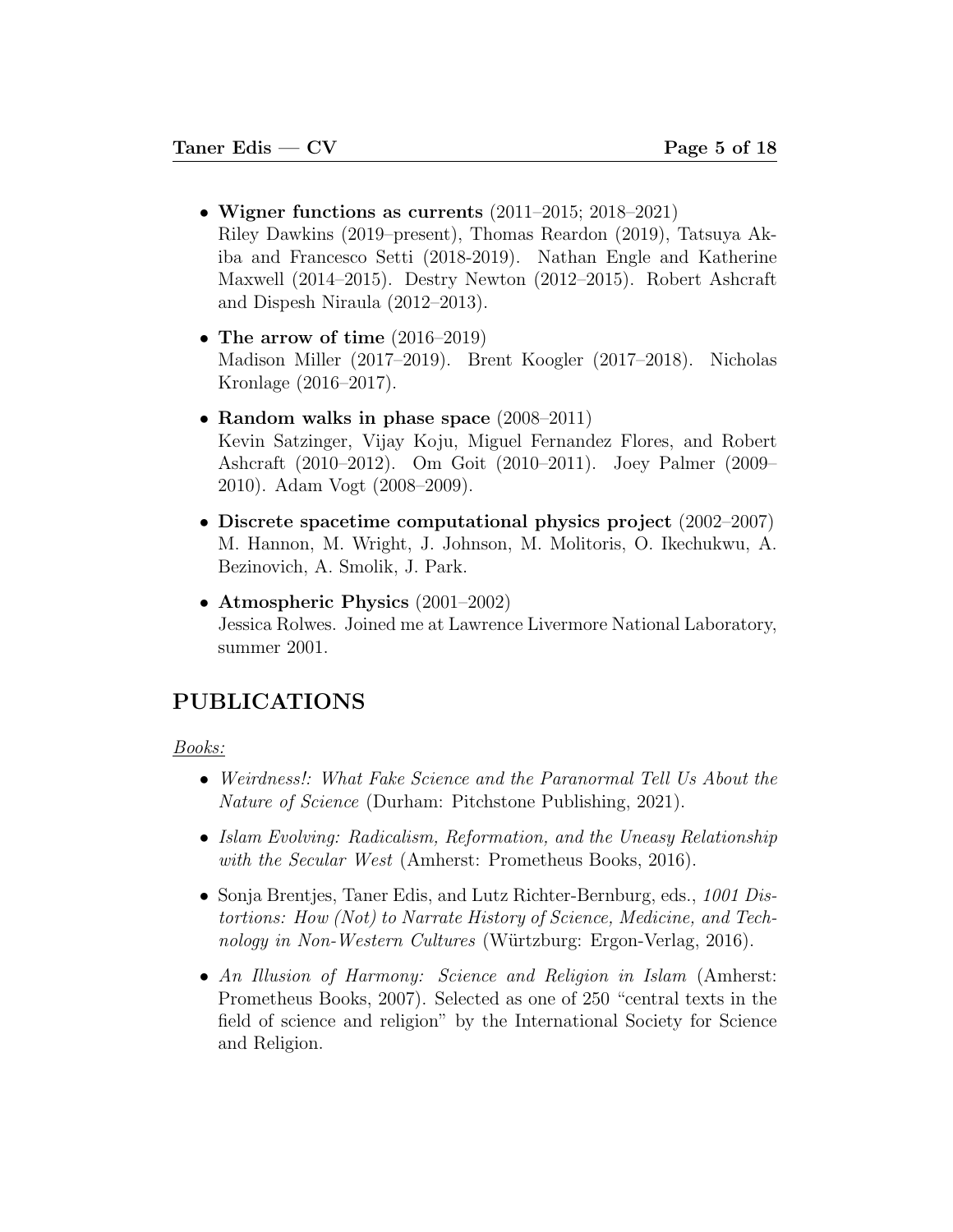- Science and Nonbelief (Westport: Greenwood Press, 2006). Part of the Greenwood Guides to Science and Religion; Richard Olson, series editor. Paperback edition by Prometheus Books, 2007.
- Matt Young and Taner Edis, eds., Why Intelligent Design Fails: A Scientific Critique of the New Creationism (New Brunswick: Rutgers University Press, 2004).
- The Ghost In the Universe: God in Light of Modern Science (Amherst: Prometheus Books, 2002). Recipient of the Morris D. Forkosch award for "best humanist book of 2002" from the Council for Secular Humanism.

#### Philosophy and History of Science:

- "Doubt and Submission: Why Evil is a Minor Problem for Islam," in John W. Loftus, ed., God and Horrendous Suffering (Denver: GCRR Press, 2021).
- "The Turkish Model of Islamic Creationism," Almagest 12: 40–65 (2021); doi: 10.1484/J.ALMAGEST.5.125385.
- "The Politics of Islamic Opposition to Evolution in Turkey," in C. Mackenzie Brown, ed., Asian Religious Responses to Darwinism: Evolutionary Theories in Middle Eastern, South Asian and East Asian Cultural Contexs (Dordrecht: Springer, 2020).
- "Is There A Political Argument For Teaching Evolution?" Marburg Journal of Religion 22:2 (2020); DOI: 10.17192/mjr.2020.22.8304
- M. Boudry, M. Vlerick, and T. Edis, "The End of Science? On Human Cognitive Limitations and How to Overcome Them," Biology  $\mathcal B$ Philosophy 35:18 (2020); doi: 10.1007/s10539-020-9734-7
- "A Revolt Against Expertise: Pseudoscience, Right-Wing Populism, and Post-Truth Politics," Disputatio Philosophical Research Bulletin 9:13 (2020); doi: 10.5281/zenodo.3567166
- T. Edis and M. Boudry, "Truth and Consequences: When Is It Rational to Accept Falsehoods?" Journal of Cognition and Culture 19 153-175 (2019); doi: 10.1163/15685373-12340052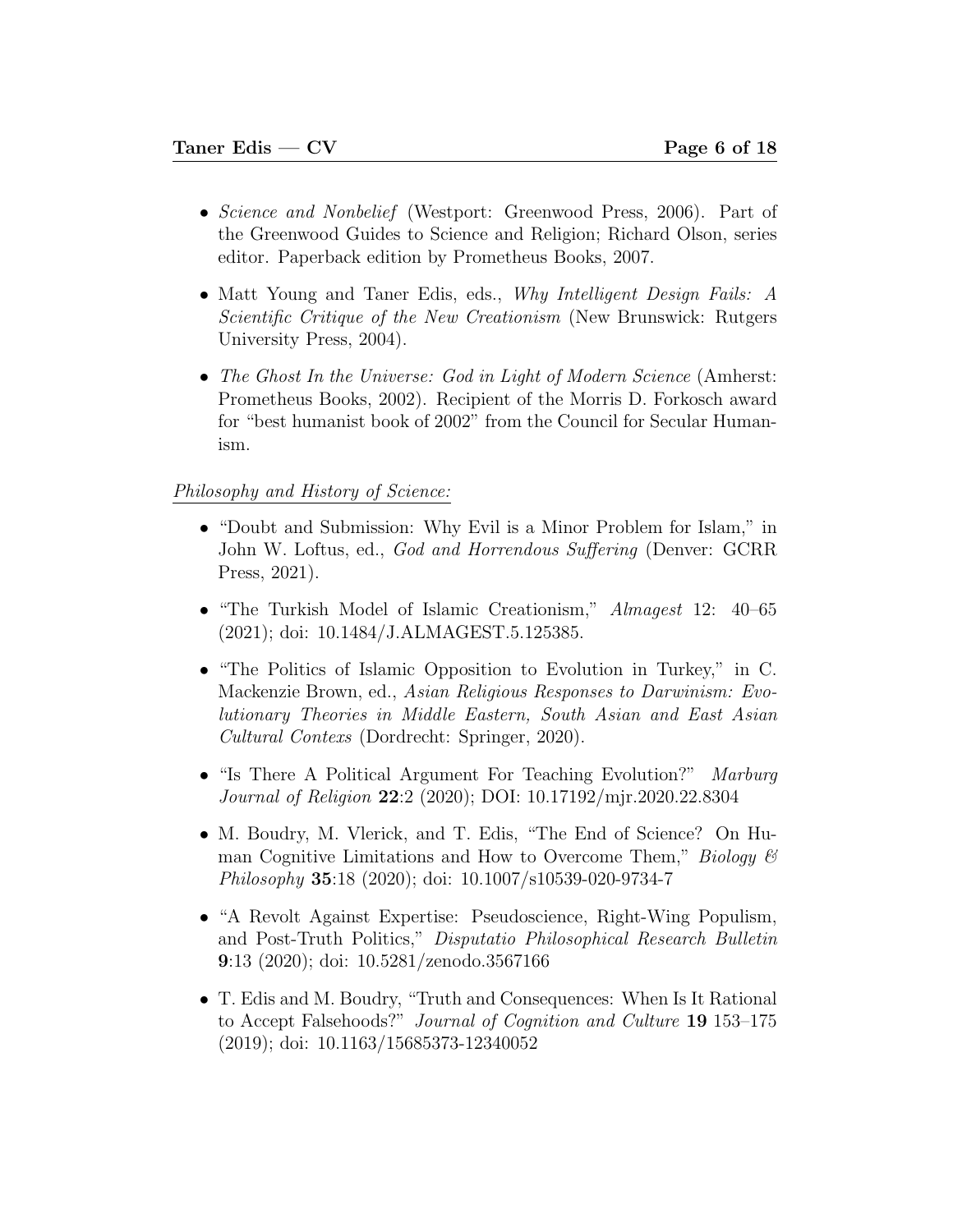- "Arguments Involving Cosmology and Quantum Physics," in Joseph W. Koterski, S.J. and Graham Oppy, eds., *Theism and Atheism: Op*posing Arguments in Philosophy (Farmington Hills, MI: Gale, 2019).
- "Cosmic Conspiracy Theories: How Theologies Evade Science," in J. Seckbach and R. Gordon, eds., Theology and Science: From Genesis to Astrobiology (New Jersey: World Scientific, 2019).
- "From Creationism to Economics: How Far Should Analyses of Pseudoscience Extend?" Mètode Science Studies Journal 8 141–147 (2018); doi: 10.7203/metode.8.10001
- "Two Cheers for Scientism," in Maarten Boudry and Massimo Pigliucci, eds., Science Unlimited? The Challenges of Scientism (Chicago: University of Chicago Press, 2018).
- T. Edis and A.S. Bix, "Flights of Fancy: The '1001 Inventions' Exhibition and Popular Misrepresentations of Medieval Muslim Science and Technology," in S. Brentjes, T. Edis, and L. Richter-Bernburg, eds., 1001 Distortions: How (Not) to Narrate History of Science, Medicine, and Technology in Non-Western Cultures (Würtzburg: Ergon-Verlag, 2016).
- "Technological Progress and Pious Modernity: Secular Liberals Fall Behind the Times," in Anthony B. Pinn, ed., Humanism and Technology: Opportunities and Challenges (Palgrave Macmillan, 2016).
- "Finding an Enemy: Islam and the New Atheism," in Ruqayya Khan, ed., Muhammad in the Digital Age (Austin: University of Texas Press, 2015).
- T. Edis and M. Boudry, "Beyond Physics? On the Prospects of Finding a Meaningful Oracle," Foundations of Science 19:4 403-422 (2014); doi: 10.1007/s106 99-014-9349-z.
- T. Edis and S. BouJaoude, "Rejecting Materialism: Responses to Modern Science in the Muslim Middle East," in Michael R. Matthews, ed., International Handbook of Research in History, Philosophy and Science Teaching Volume III (Dordrecht: Springer, 2014).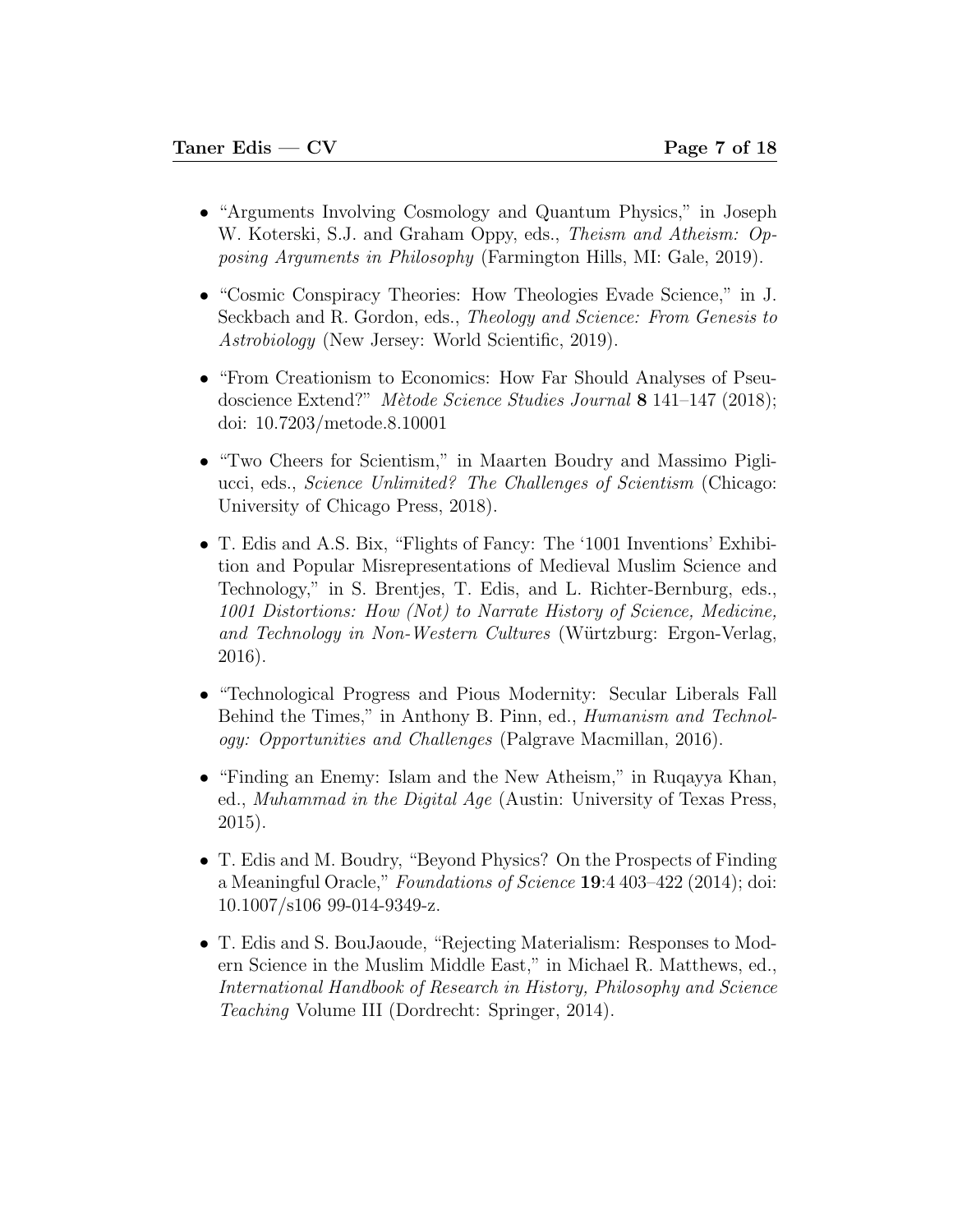- "Atheism and the Rise of Science," in Stephen Bullivant and Michael Ruse, eds., The Oxford Handbook of Atheism (Oxford: Oxford University Press, 2013).
- "Defending *Science and Nonbelief*," *Bulletin for the Study of Religion* 40:4 14–16 (2011).
- "Modern Science and Conservative Islam: An Uneasy Relationship," Science & Education 18:6-7 885-903 (2009). Also published as a chapter in Michael R. Matthews, ed., Science, Worldviews and Education (Dordrecht: Springer, 2009).
- "Muslim Resistance to Darwinian Evolution," in J. Seckbach and R. Gordon, eds., Divine Action and Natural Selection: Science, Faith and Evolution (New Jersey: World Scientific, 2009).
- "Religion: Accident or Design?," in Joseph Bulbulia et al, eds., The Evolution of Religion: Studies, Theories, & Critiques (Santa Margarita: Collins Foundation Press, 2008).
- T. Edis and A.S. Bix, "Biology and 'Created Nature': Gender and the Body in Popular Islamic Literature from Modern Turkey and the West," Arab Studies Journal, 12:2/13:1 140–58 (2005).
- "Why 'Intelligent Design' is More Interesting than Old-fashioned Creationism," Georgia Journal of Science 63:3 190–97 (2005).
- "Chance and Necessity—and Intelligent Design?" in Matt Young and Taner Edis, eds., Why Intelligent Design Fails: A Scientific Critique of the New Creationism (New Brunswick: Rutgers University Press, 2004).
- "Grand Themes, Narrow Constituency," in Matt Young and Taner Edis, eds., Why Intelligent Design Fails: A Scientific Critique of the New Creationism (New Brunswick: Rutgers University Press, 2004).
- A.S. Bix and T. Edis, "Museum Review: The Rahmi M. Koç Museum, Istanbul," Technology and Culture, 45:3 590–96 (2004).
- "Democracy vs Secularism in the Muslim World," in Barry F. Seidman and Neil J. Murphy, eds., Toward A New Political Humanism (Amherst: Prometheus, 2004).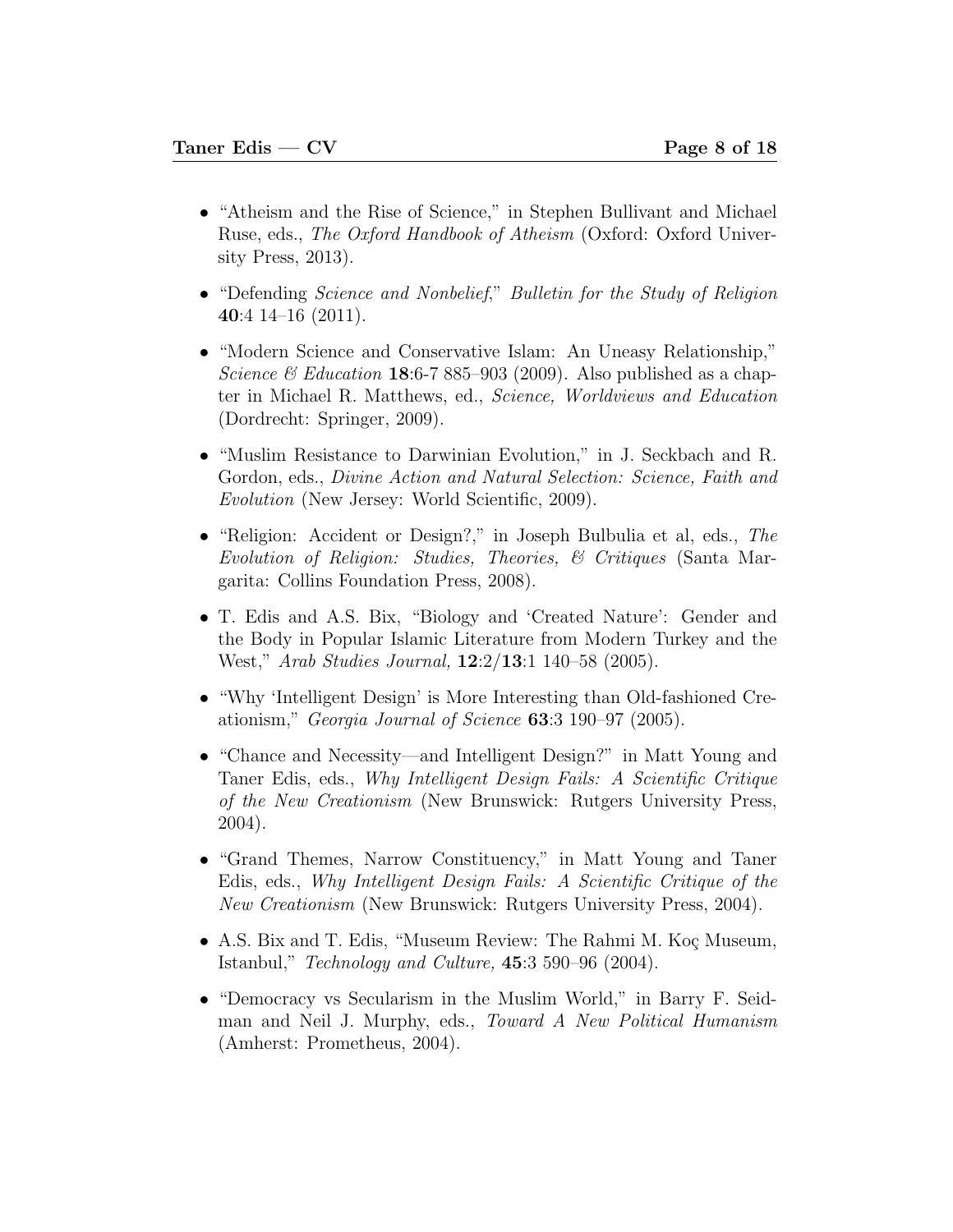- "A World Designed by God: Science and Creationism in Contemporary Islam," in Paul Kurtz, ed. Science and Religion: Are They Compatible? (Amherst: Prometheus, 2003).
- "Cloning Creationism in Turkey," Reports of the National Center for Science Education **19**:6 30–35 (1999).
- "How Gödel's Theorem Supports the Possibility of Machine Intelligence," Minds and Machines, 8 251–63 (1998).
- "Relativist Apologetics: The Future of Creationism," Reports of the National Center for Science Education 17:1 17–24 (1997).
- "Islamic Creationism In Turkey," *Creation/Evolution*, **34** 1–12 (1994).

#### Physics:

- T. Edis, K.E. Grant, and P.J. Cameron-Smith, "Stratospheric Relaxation in Impact's Radiation Code," LLNL Technical Report UCRL-TR-226128 (2006).
- T. Edis, K.E. Grant, and P.J. Cameron-Smith, "Update on the Radiation Code in Impact: Clouds, Heating Rates, and Comparisons," LLNL Technical Report UCRL-TR-215001 (2005).
- T. Edis, P.J. Cameron-Smith, K. E. Grant, D. Bergmann, and C. C. Chuang, "Testing Impact's Radiation Code," LLNL Technical Report UCRL-TR-205281 (2004).
- D.S. Guo, R.R. Freeman, L. Gao, X. Li, P. Fu, T. Edis and A. Troha, "Spin-other-orbit Effect of Photon Modes," Journal of Physics B, 34:15 2983–91 (2001).
- T. Edis, J.D. Fan, D. Bagayoko and J.T. Wang, "A Two-dimensional Structure Factor Calculation for the Cu-1 Plane in  $YBa<sub>2</sub>Cu<sub>3</sub>O<sub>6</sub>$ ," International Journal of Modern Physics B,  $12:29-31$  3091 (1999).
- J.D. Fan, T. Edis, G.L. Zhao and Y.M. Malozovsky, "Molecular-dynamics-simulation Study of the Two-dimensional Lattice Structure of the Cu-1 plane in  $YBa_2Cu_3O_{6+x}$ ," *Physical Review B*, **56**:17 10747 (1997).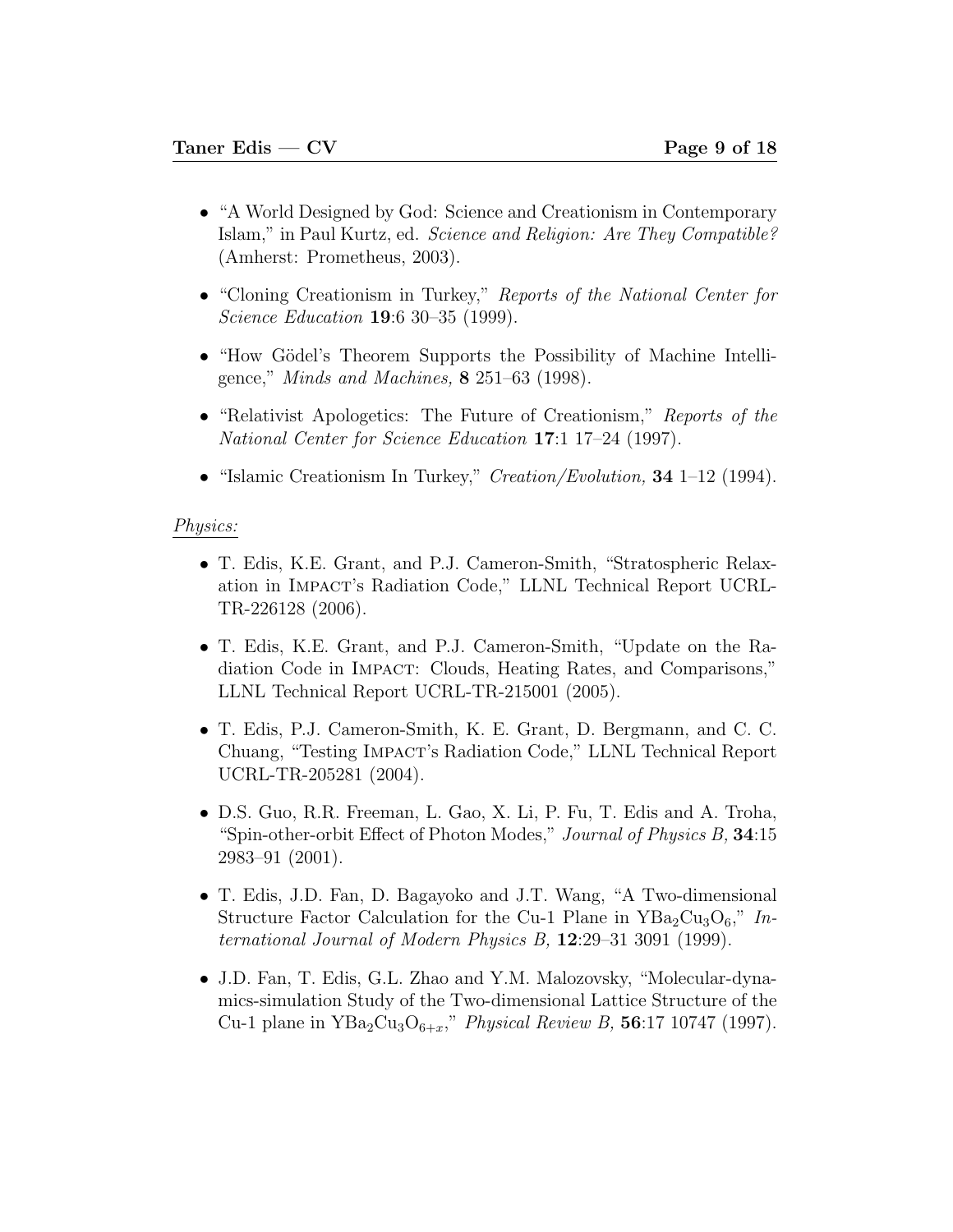- T. Edis and K. Moorjani, "The Weak Link Magnetically Modulated Resistance Response in Granular Superconducting Systems," Physical Review B,  $51:2$  1124 (1995).
- "Unusual Constraints in the Quantum Statistical Mechanics of Josephson Junction Systems," Journal of Statistical Physics, 71 313 (1993).
- M. Rasolt, T. Edis and Z. Tešanović, "Kosterlitz-Thouless Transition and Charge Redistribution in the Superconductivity of YBCO/PBCO Superlattices," *Physical Review Letters*, **66** 2927 (1991).

#### Skepticism:

- "Skepticism Needs More Historians and Social Scientists," Skeptical Inquirer, 45:5 50–53 (2021).
- "Çöküş Döneminde Bir Altın Çağ mı?" in Tufan Çelebi, ed., Ateizm: Teori ve Pratik (Istanbul: Propaganda Yayınları, 2017).
- "How Western liberals undercut dissidents from Islam," The Secular Web (online), July 24, 2016.
- "Islam and the Eclipse of Secularism," Free Inquiry, 36:4 39–41 (2016).
- "Evrim ve Tanrının varlığı sorusu," *Bilim ve Gelecek* 145 62–63 (2016).
- "On Harmonizing Religion and Science: A Reply to Bigliardi," Social Epistemology Review and Reply Collective 3:2 40–43 (2014).
- T. Edis and S. Brentjes, "A Golden Age of Harmony? Misrepresenting Science and History in the 1001 Inventions Exhibit," Skeptical Inquirer, 36:6 49–53 (2012).
- "Secularization Has Hit Its High Mark," in Kathleen Mulhern, ed. The Future of Religion: Traditions in Transition (Englewood, CO: Patheos Press, 2012) 223–224.
- "Is The Universe Rational?", Free Inquiry,  $30:2$  27–29 (2010).
- "An Ambivalent Nonbelief," in Russell Blackford and Udo Schüklenk, eds., 50 Voices of Disbelief: Why We Are Atheists (Wiley-Blackford, 2009).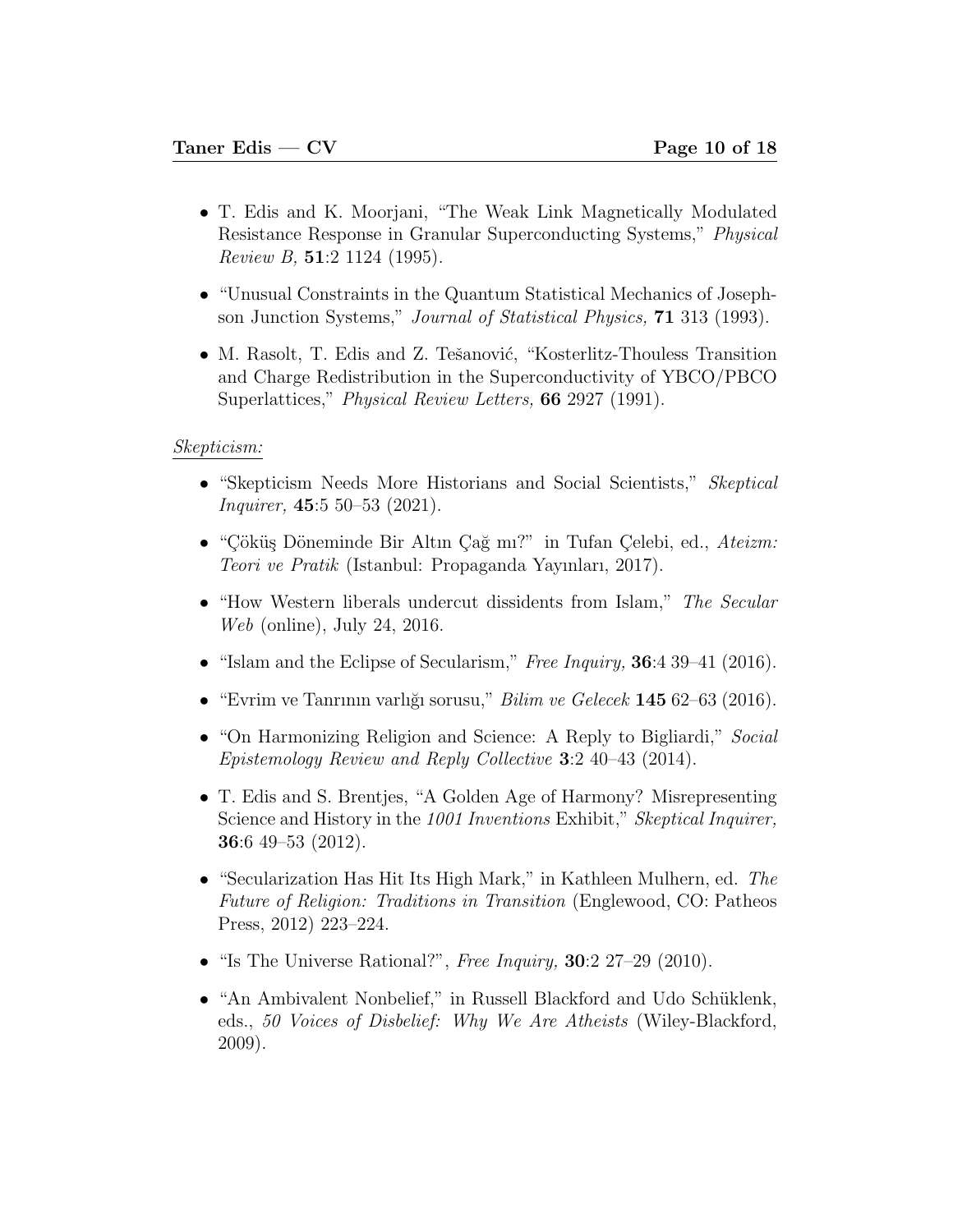- "Harun Yahya's Legal Troubles," Reports of the National Center for Science Education 28:3 4–5 (2008)
- "Islamic Creationism: A Short History," History of Science Society Newsletter 37:1 14–15 (2008).
- "Intelligent Design: A Blind Alley," *IslamOnline.net*, September 2007.
- "The Rise of Islamic Creationism," *International Humanist News*, August 2007, 24–26.
- "Origin of the Universe and Unbelief," in Tom Flynn, ed., The New Encyclopedia of Unbelief (Amherst: Prometheus, 2007); reprinted in Norbert-Bertrand Barbe, ed., Le Néant dans la Pensée Contemporaine  $(B\$ is Editions, 2012).
- "The Best and Brightest Fanatics," op-ed distributed internationally by Project Syndicate, August 2007.
- "A False Quest for a True Islam," Free Inquiry,  $27.5$  48–50 (2007).
- "ABD'deki Yaratılışçı Akımlar ve Türkiye ile Bağlantıları," *Bilim ve* Gelecek 39 14–20 (2007).
- "Exorcizing All The Ghosts," Skeptical Inquirer, 28:2 35–38, 48 (2004).
- "An Accidental Critic," in Ibn Warraq, ed., *Leaving Islam* (Amherst: Prometheus, 2003).
- "Flipping a Quantum Coin," Free Inquiry,  $23:260-61(2003)$ .
- "Creationism to Universal Darwinism: Evolution and Religion Today" and "Harun Yahya and Islamic Creationism," in Amanda Chesworth et al., eds., Darwin Day Collection One (Albuquerque: Tangled Bank, 2003).
- "An Accidental World," Free Inquiry,  $22:4$  57–58 (2002).
- "With Darwin in Mind: 'Intelligent Design' meets Artificial Intelligence," Skeptical Inquirer 25:2 35–39 (2001).
- "The Rationality of an Illusion," The Humanist,  $60:4$  28–33 (2000).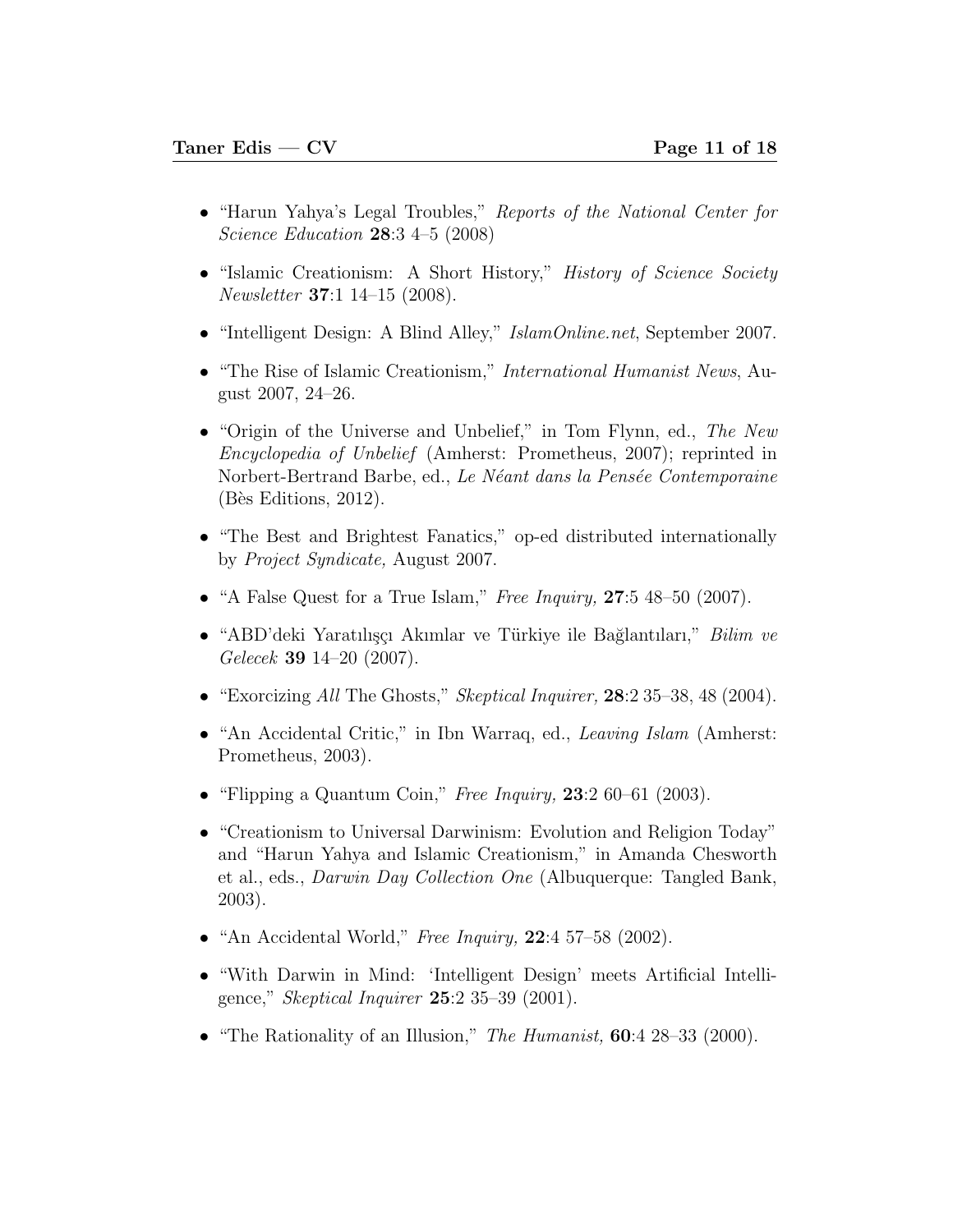- "Taking Creationism Seriously," *Skeptic* 6:2 56-65 (1998).
- "The Big Bang Controversy," The Skeptic (UK),  $7:5$ , 1993.

#### Book Reviews:

- Review of *Science Between Myth and History: The Quest for Common* Ground and Its Importance for Scientific Practice, by José G. Perillán, American Journal of Physics **90**, 78 (2022); doi: 10.1119/5.0074271.
- "How Not to Be Extreme," Free Inquiry,  $39:3$  54–55 (2019). [Review of Extremism by J.M. Berger.]
- "A Muslim Version of New Atheism," Free Inquiry,  $37:152-53$  (2016). [Review of The Atheist Muslim: A Journey from Religion to Reason by Ali A. Rizvi.]
- A.S. Bix and T. Edis, "Trapped By Opportunity: Phillip Brown, Hugh Lauder, and David Ashton, The Global Auction," Technology and Culture,  $54:1$  170–174 (2013).
- Review of Among the Creationists: Dispatches from the Anti-Evolutionist Front Line, by Jason Rosenhouse, Reports of the National Center for Science Education 32:5 4.1-3 (2012).
- Review of Intelligent Design: Science or Religion? Critical Perspectives, Robert M. Baird and Stuart E. Rosenbaum, eds., Reports of the National Center for Science Education 29:4 34-35 (2009).
- "The Return of the Design Argument," *Philosophy Now* 50 42–43 (2005). [Review of Debating Design edited by Dembski and Ruse, and The Hidden Face of God by Gerald Schroeder.]
- Review of *Defending Science—Within Reason: Between Scientism and* Cynicism by Susan Haack, Reports of the National Center for Science Education 24:3-4 54 (2004).
- "Can Secular Philosophy Give Us Objective Morality?," The Secular Web (online), March 2003. [Review of Atheism, Morality, and Meaning by M. Martin.]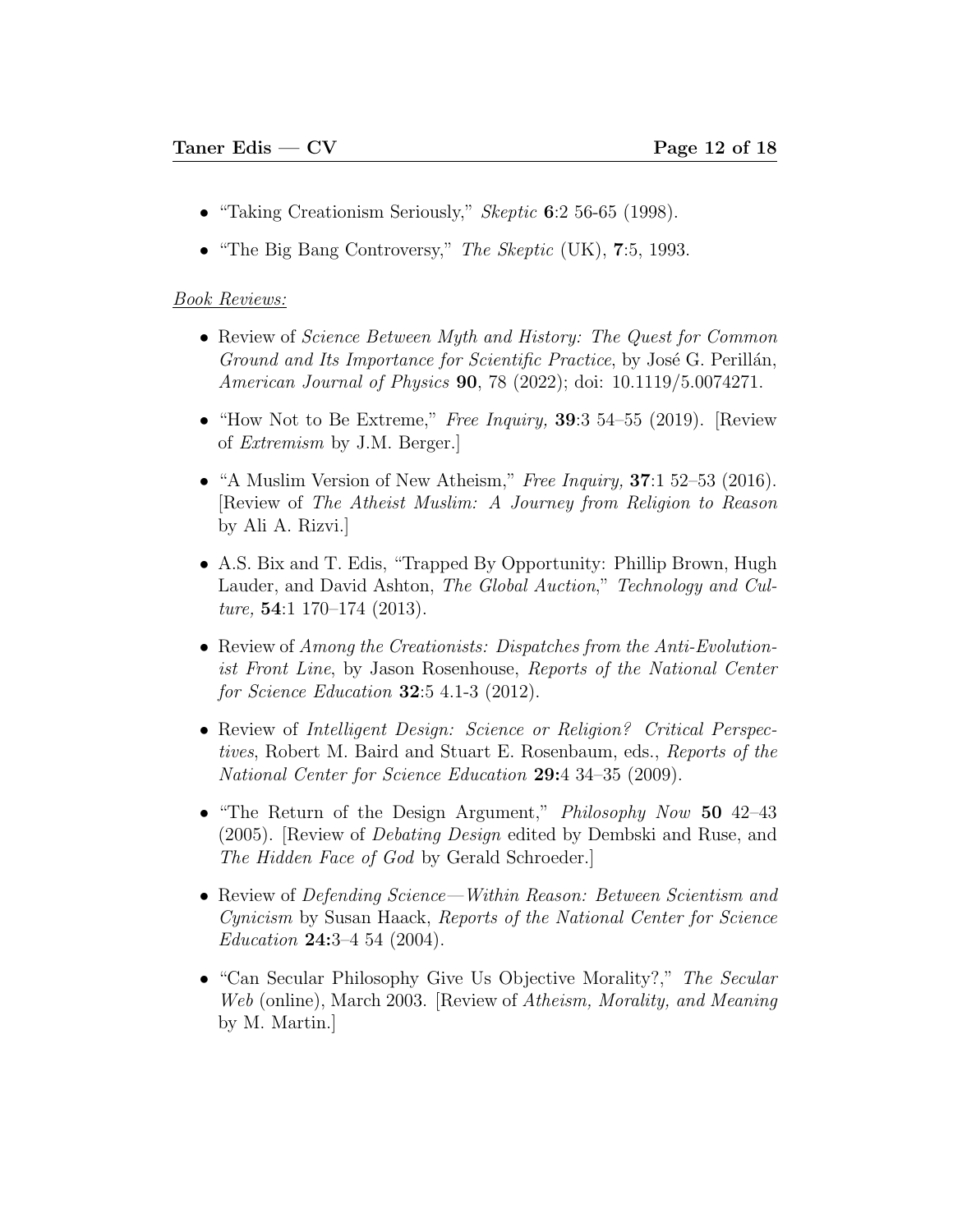- T. Edis and A.S. Bix, "Tales of Hysteria," *Skeptical Inquirer*, 21:5 52 (1997). [Review of Hystories by E. Showalter.]
- T. Edis and A.S. Bix, "Bashing the Science-bashers," Skeptical Inquirer, 19:2 46 (1995). [Review of Higher Superstition: The Academic Left and Its Quarrels with Science by P.R. Gross and N. Levitt.

## CONFERENCE PRESENTATIONS

- "Tides of Irrationality," History of Science Society annual meeting, November 19, 2021.
- "The Politics of Creation and Evolution in the US and Turkey," American Academy of Religion virtual annual meeting; panel discussion on "Darwinism in Asia," December 1, 2020.
- "Can Physics Account for Biology? Intelligent Design as Anti-reductionism Gone Wild," International Society for the History, Philosophy, and Social Studies of Biology conference, University of Oslo, Norway, July 8, 2019.
- "The Universe is a Game of Dice," Third Congress of Critical Thinking and Scientific Divulgation: Science and Ideology, University of València, Spain, March 6, 2018.
- "Technological Progress and Pious Modernity: Secular Liberals Fall Behind the Times," Institute for Humanist Studies 2014 Symposium, Houston, November 15, 2014.
- "Two Cheers for Scientism," Scientism Workshop, Graduate Center of the City University of New York, May 16, 2014.
- "Flights of Fancy: The '1001 Inventions' Exhibition and Popular Misrepresentations of Medieval Muslim Science and Technology," 24th International Congress of History, Science, Technology and Medicine, Manchester, UK, July 27, 2013.
- "Is There a *Political* Argument for Teaching Evolution?", keynote address at the "Religions, Science and Technology in Cultural Contexts: Dynamics of Change" conference in Trondheim, Norway, March 2, 2012.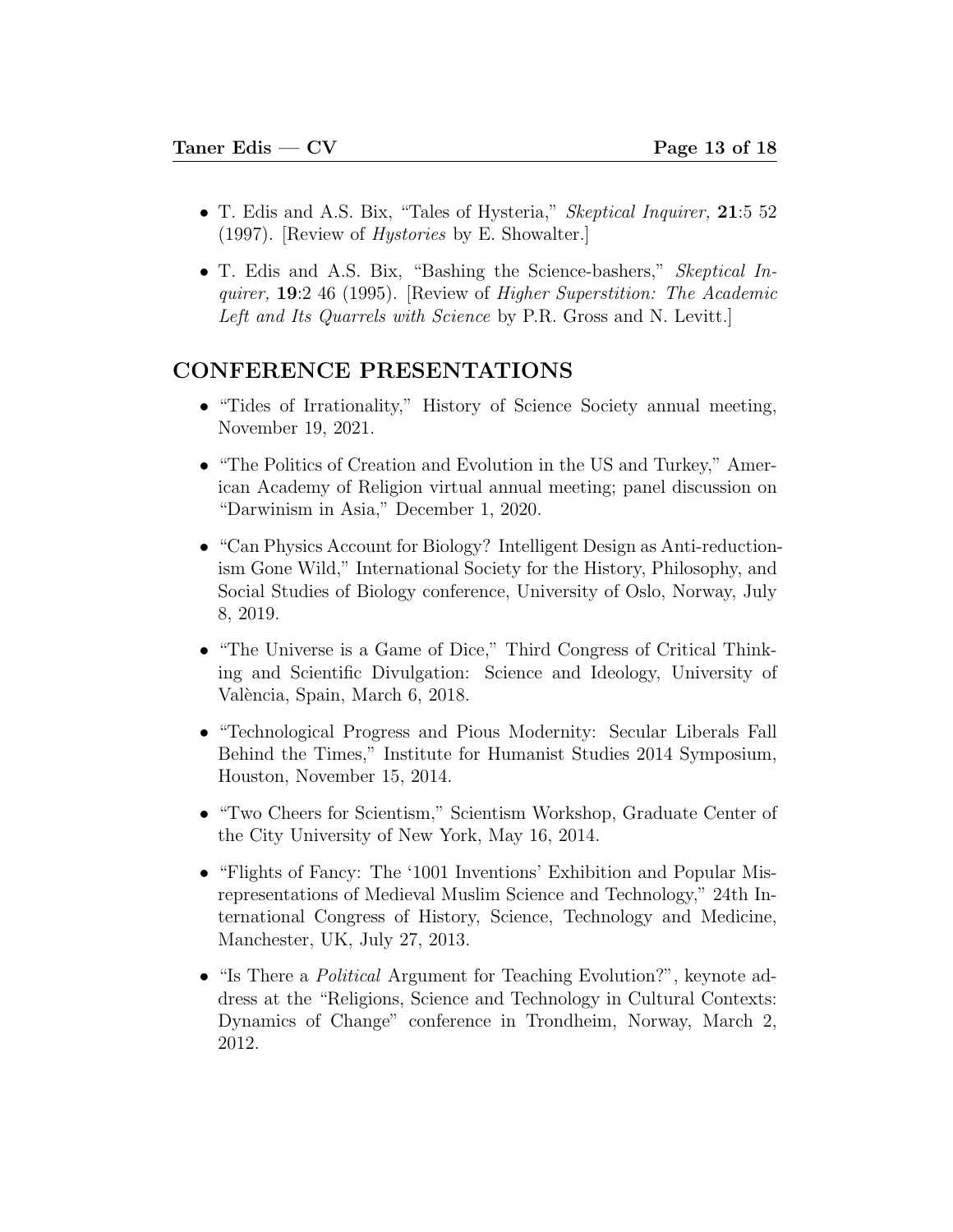- "The Limits of Physics? Looking for Oracles," Truman State University Faculty Research Conference, October 1, 2011.
- Respondent, book review session on *Science and Nonbelief*, annual meeting of the Southeastern Commission for the Study of Religion, Louisville, March 5, 2011.
- "A Brief History of Islamic Creationism in Turkey," annual meeting of the American Association for the Advancement of Science, Washington DC, February 18, 2011.
- T. Edis and A.S. Bix, "Pseudoscience in the Periphery," Science and Technology in the European Periphery conference at Galway, Ireland, June 19, 2010.
- "Between Nasr and Ates: What Understanding of Evolution do Science Educators Want?", Darwin and Evolution in the Muslim World conference at Hampshire College, October 3, 2009.
- "Islamic Creationism, Liberal Education, and the Privileged Position of Science," Truman State University Faculty Research Conference, September 12, 2009.
- "Rejecting Materialism: Muslim Responses to Conceptual Frameworks of Modern Science," invited presentation at the McGill Symposium on Islam and Evolution, McGill University, Montréal, Canada, March 31, 2009.
- "Religion: Accident or Design?", invited talk at The International Conference on the Evolution of Religion, Hawaii, January 7, 2007.
- T. Edis and A.S. Bix, "Islamic Creationism in Turkey: Historical and Intellectual Perspectives," annual meeting of the History of Science Society in Vancouver, Canada, November 4, 2006.
- "Chance and Necessity...and 'Intelligent Design'?", invited talk at the Association of Southeastern Biologists Annual Meeting, April 15, 2005.
- T. Edis and A.S. Bix, "'Fitra' (Created Nature): Premodern Concepts of Gender Biology in Current Popular Islam," International Society for the History Philosophy and Social Studies of Biology conference in Vienna, Austria, July 20, 2003.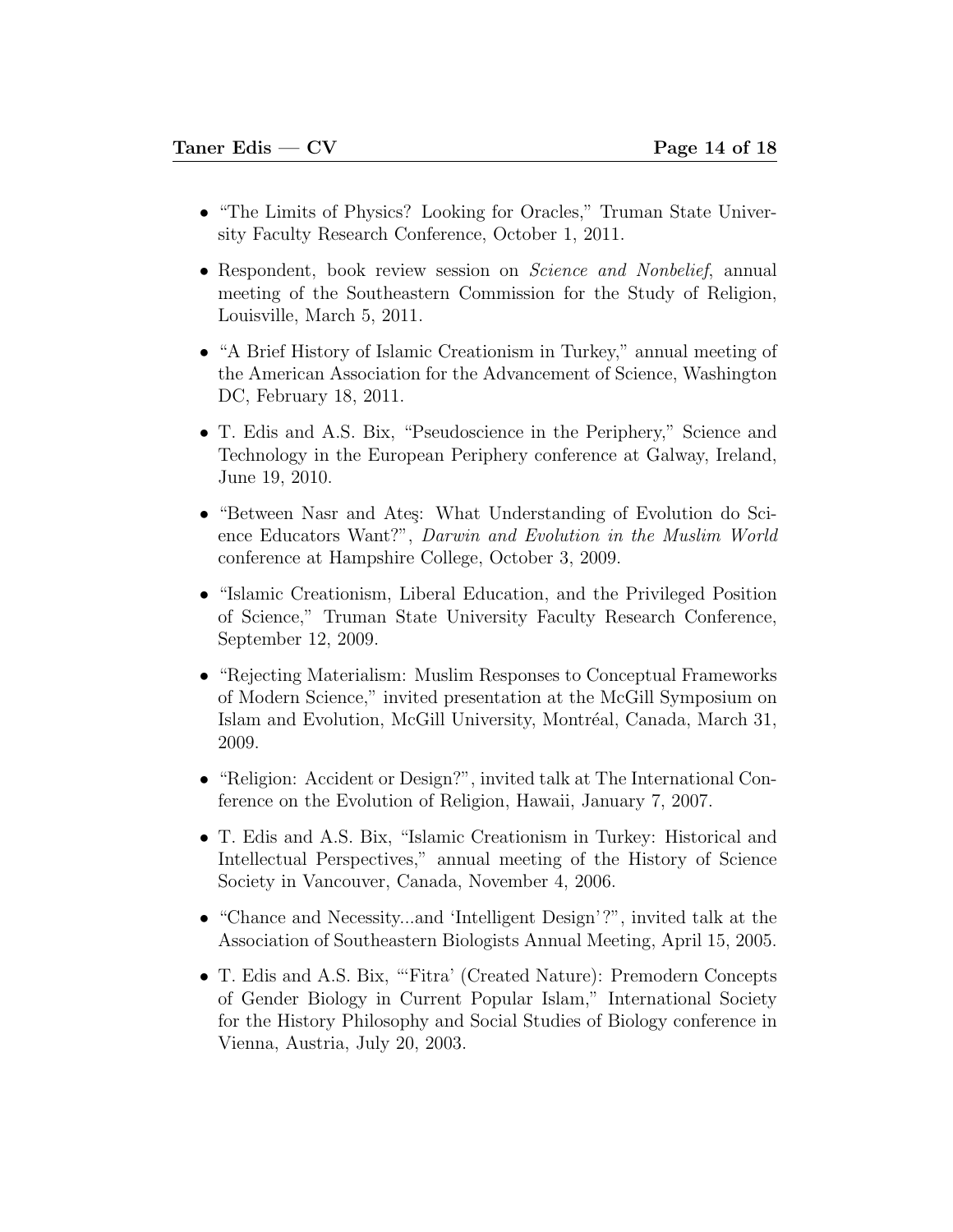- "Intelligent Design: Bad Science, Bad Philosophy, or Both?," invited talk at the Council for Secular Humanism conference on 'Secularism, Society, and Justice,' April 12, 2003.
- T. Edis and A.S. Bix, "The Incomplete Female and the Passive Egg: Premodern Concepts of Gendered Bodies in Current Popular Islam," the 75th annual meeting of the American Association for the History of Medicine, April 25–28, 2002.
- "A World Designed by God: Science and Creationism in Contemporary Islam," invited talk at the Center for Inquiry International Conference on 'Science and Religion,' November 11, 2001.

## PUBLIC PRESENTATIONS

- "Weirdness!: What Fake Science and the Paranormal Tell Us About the Nature of Science," Capital District Humanist Society, November 14, 2021.
- "Why Rationality Won't Save the World," Global Issues Colloquium, Truman State University, November 11, 2021.
- "Kurallar ve Tesadüfler: Fizik Otesi Ne Olabilir?" Ateizm Derneği Bilim ve Felsefe Okulu, May 5, 2021.
- "A Revolt Against Expertise: Pseudoscience, Global Right-Wing Populism, and Post-Truth Politics," Global Issues Colloquium, Truman State University, February 21, 2019. Folklore Colloquium, Truman State University, February 19, 2020.
- "Cranks, Conspiracists, and Creationists: Weirdness in Conservative Muslim Environments," Csicon 2017, Las Vegas, October 28, 2017.
- "Can Secular Liberalism Accommodate Islam?" Global Issues Colloquium, Truman State University, January 26, 2017. Reasonfest, University of Kansas, April 15, 2017.
- Panelist on "Islam's contribution to the modern sciences," Michigan State University, September 12, 2016.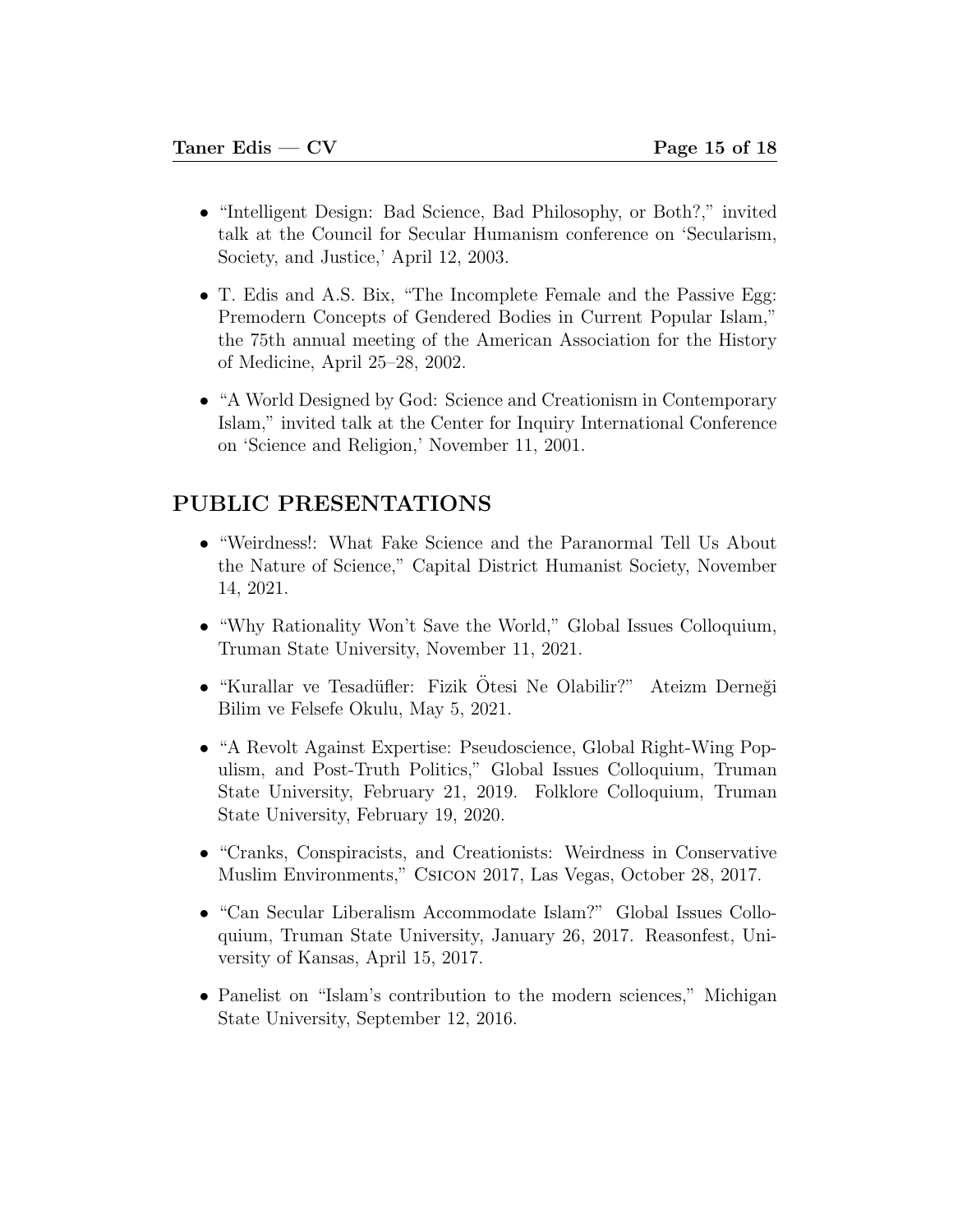- "Kim korkar bilimcilikten?" BETIM, Istanbul University, Turkey, May 14, 2016.
- "Einstein Variations: Pop culture and reality in physics, philosophy and religion," Ghent University, Belgium, May 10, 2016. Physics Colloquium, Truman State University, October 26, 2016.
- "Creation v. Evolution: The Muslim Debate," Trinity University, San Antonio, February 9, 2012. Vrijzinnig Centrum Geuzenhuis, Ghent, Belgium, March 3, 2016.
- "What would it take for a woo-woo idea to succeed?" and panelist on "How Should Philosophy of Science Inform Rational Skepticism," The Amaz!ng Meeting 13, Las Vegas, NV, July 17 and 19, 2015.
- "The Limits of Physics? On the Prospects of Finding a Meaningful Oracle," Department of Physics, Marmara University, Istanbul, Turkey, June 1, 2015.
- "Religion and Politics in the Science Classroom," Reasonfest, University of Kansas, April 20, 2013.
- "The Science and Religion Debate in Modern Islam," Center for Middle Eastern Studies in Lund University, Sweden, March 8, 2012.
- "Can Science and Islam Coexist?", Reasonfest, University of Kansas, February 12, 2012.
- "Random Adventures in Physics and Weirdness," Physics Department Colloquium at The University of Iowa, October 19, 2009. Truman Physics Colloquium, March 3, 2010. SciMath Colloquium, University of Nebraska–Kearney, March 31, 2011.
- "Natural vs. Supernatural: How can we draw the line?", Department of Philosophy and Moral Sciences, University of Ghent, Belgium, March 16, 2011.
- "Rejecting Materialism," Skeptics In The Pub, St. Louis, October 22, 2010.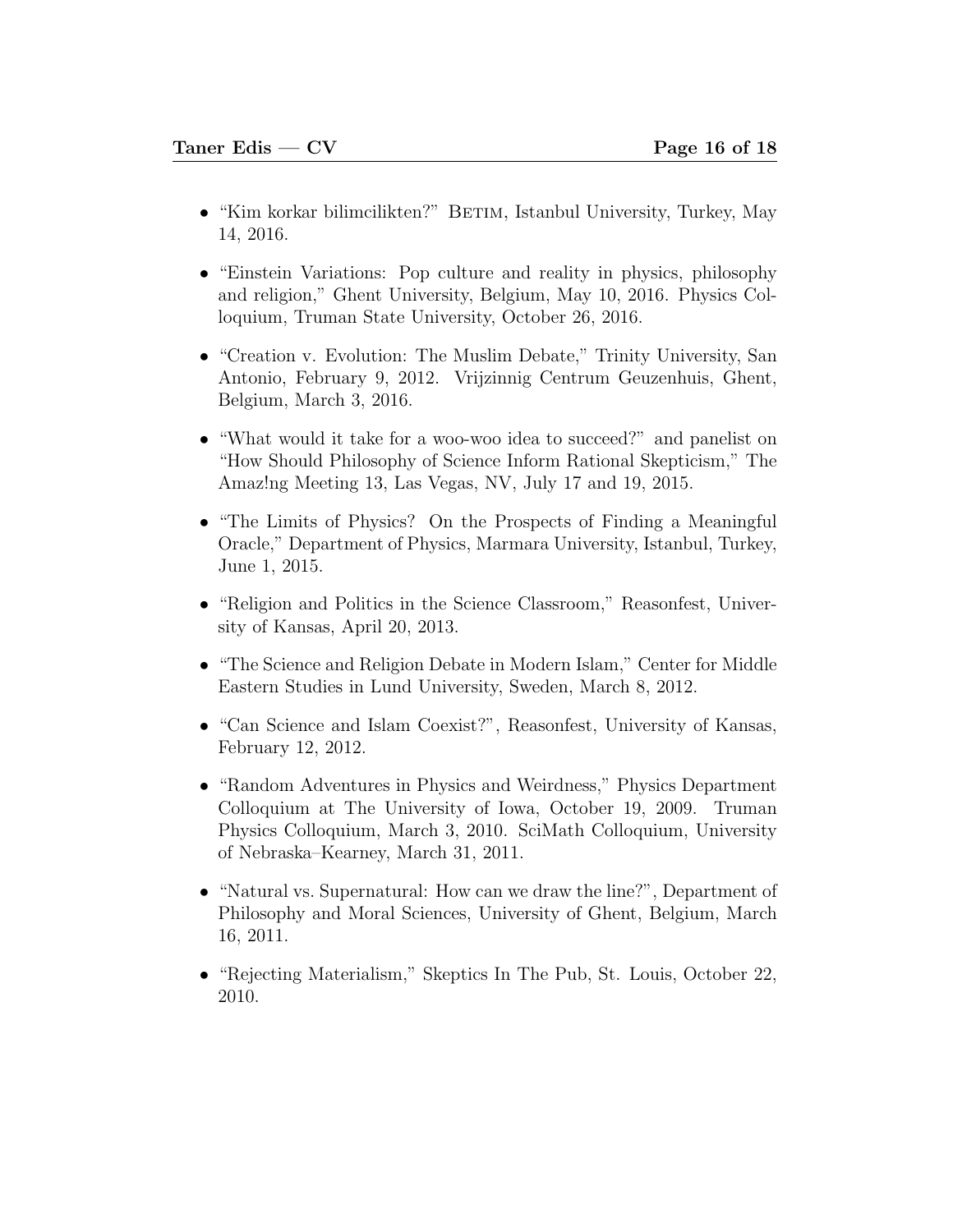- "Angry Atheists and Soulless Scientists: Stereotypes of nonbelief in the era of the 'New Atheism'," Truman Folklore Colloquium, October 5, 2009.
- "Evolution and Islam," Hampshire College, October 3, 2009.
- "Science and Religion in Islam," presentations in 2007, 2008, and 2009, including Ryerson University, University of Toronto, Wilfrid Laurier University, CFI-Los Angeles, Madison Public Library, University of Michigan. Also keynote address at Truman's 18th Annual Undergraduate Philosophy and Religion Conference, November 10, 2007.
- "Where does Intelligent Design stand today?", Columbia Public Library, MO, co-sponsored by the Show-Me Science Alliance, October 4, 2008.
- "Science and Nonbelief," Center for Inquiry–Michigan, January 9, 2008.
- "What Cost Rationality?", Center for Inquiry Community and Student Leadership Conference, June 15, 2007.
- "The Creation/Evolution Debate in the Muslim World," University of Kansas, April 3, 2007; University of Wisconsin–Madison, October 24, 2008.
- "An Accidental World," at the Jefferson Center Summer Institute, Ashland, OR, August 5, 2006.
- "Intelligent Design: Creationism Evolves Again," presentations from 2002-2004, including at Iowa State University, Nova Southeastern University, and the Bay Area Skeptics. Also presented as the main event at Sacramento's 7th annual Darwin Day celebration, 2004.
- "Exorcizing All The Ghosts," The Amaz!ng Meeting 1, Fort Lauderdale, FL, February 2, 2003.
- "Chance and Necessity...and 'Intelligent Design'?", Truman biology seminar, November 22, 2002.
- "The Ghost in the Universe," presentations in Kansas City, Los Angeles, Pasadena, Sacramento, Cleveland, Chicago, and the San Francisco Bay Area, in 2002 and 2003.